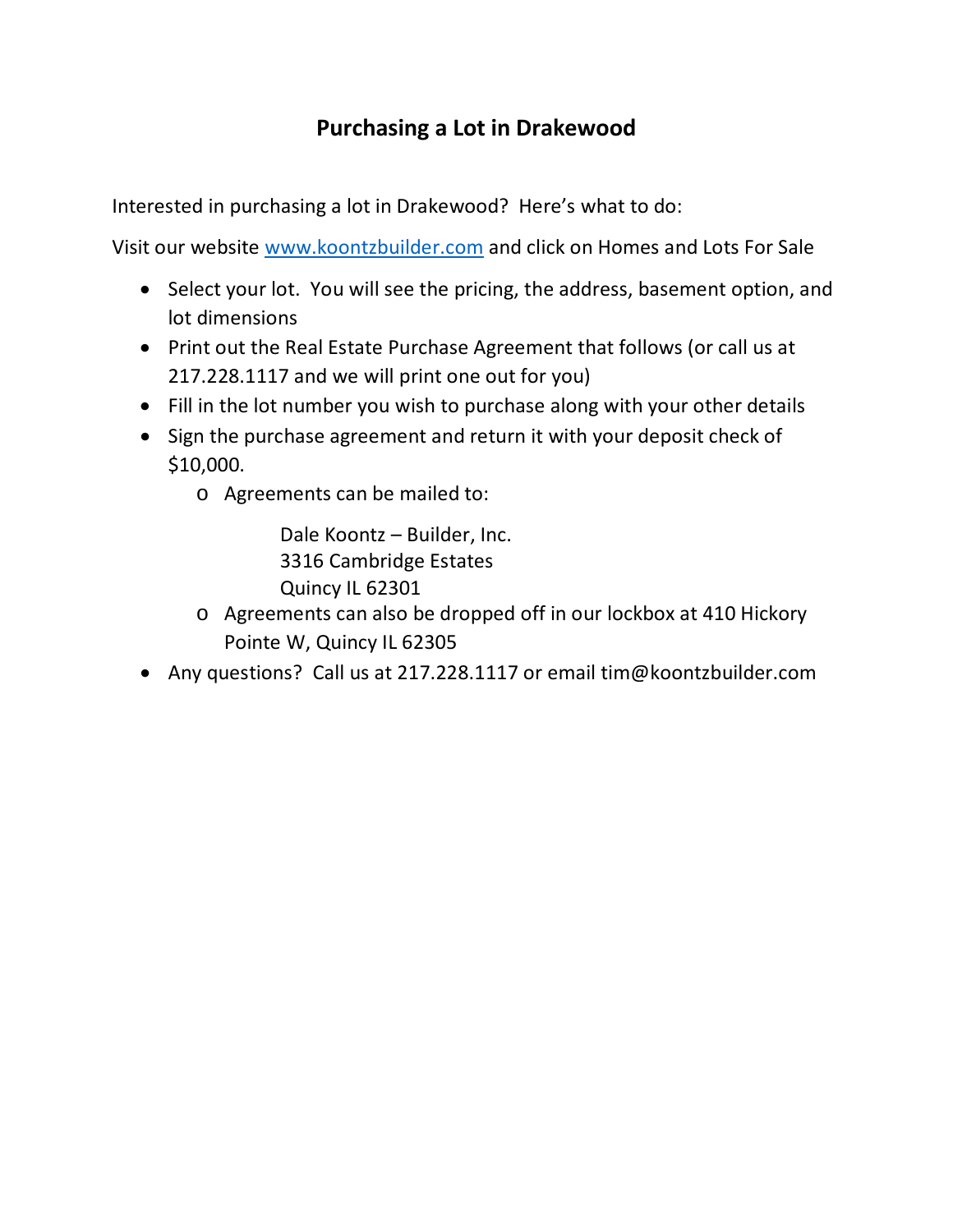## **REAL ESTATE PURCHASE AGREEMENT**

| <b>Purchaser's Address:</b><br><b>Purchaser's Phone:</b> |                              |  |  |
|----------------------------------------------------------|------------------------------|--|--|
|                                                          |                              |  |  |
|                                                          |                              |  |  |
| <b>Purchaser's Email:</b>                                |                              |  |  |
| Purchaser's Attorney (if any):                           |                              |  |  |
|                                                          |                              |  |  |
|                                                          | Purchaser's Lender (if any): |  |  |

| Name of Seller:    | Dale Koontz – Builder, Inc.              |
|--------------------|------------------------------------------|
| Seller's Address:  | 3316 Cambridge Estates, Quincy, IL 62301 |
| Seller's Phone:    | $(217)$ 242-1081                         |
| Seller's Email:    |                                          |
| Seller's Attorney: |                                          |

For Ten Dollars (\$10.00) and other good and valuable consideration, the receipt and sufficiency of which is hereby acknowledged, Purchaser and Seller agree as follows:

1. Purchase and Sale. Seller hereby agrees to sell and convey to Purchaser and Purchaser agrees to purchase from Seller, **Lot** in Drakewood Third Addition (the "Subdivision") with an address of  $\Box$ Adams County, Illinois, together with all right, privileges and easements appurtenant thereto (the "Property").

2. Purchase Price. The purchase price for the Property shall be the sum of **Dollars** (\$ ) ("Purchase Price") which shall be payable as follows:

(a) Earnest money in the amount of **\$10,000** ("Earnest Money") shall be paid by Purchaser to Seller upon the execution of this Agreement, the receipt of which is hereby acknowledged by Seller. The Earnest Money shall be held by Seller and applied at Closing against the Purchase Price or otherwise disbursed in accordance with the terms and provisions of this Agreement.

(b) The balance of the Purchase Price, plus or minus prorations, as hereinafter provided, shall be paid at Closing by Purchaser to Seller in cash, by check or via wire transfer to an account designated by Seller.

(c) **A refundable deposit will be required** for each lot purchased for Ameren Electric and Ameren Gas service. If an active, permanent Ameren Electric and/or Ameren Gas service is in place within three years of the date of the Property purchase, the deposit will be refunded. **The deposit is \$3,165 for electric service and \$1,195 for gas**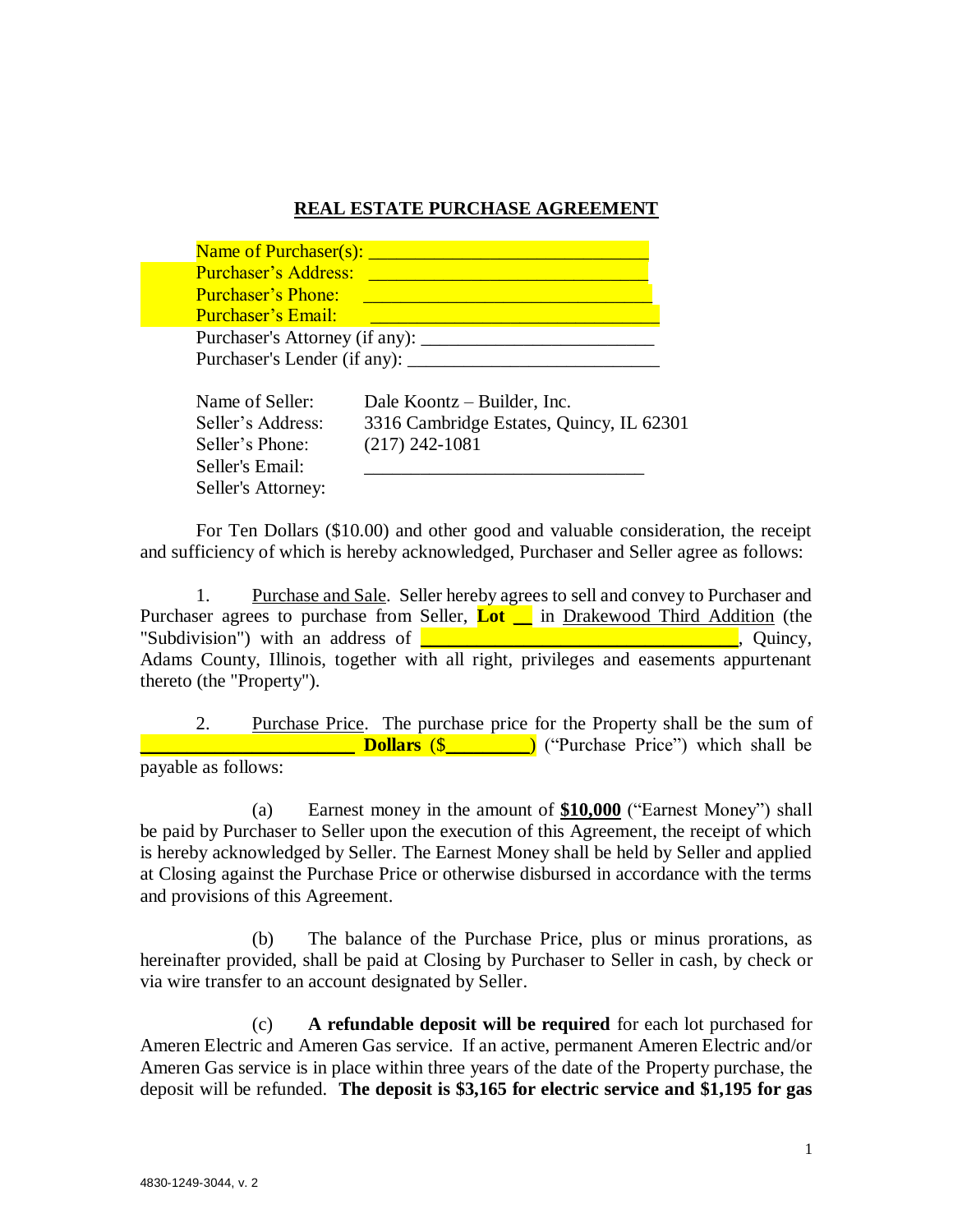**service (together, the "Deposits")**. These refundable Deposits will be required as part of this Agreement, but will not be included in the Purchase Price or as a line item in the Closing. A separate payment to Seller in the amount of the Deposits, being \$4,360 will be required at Closing.

3. Deed and Title Guaranty. Seller shall convey marketable title to Purchaser at Closing by a good and sufficient corporate special warranty deed (the "Deed"), warranting title to be free and clear of all liens and encumbrances created by or through Seller except for the following (collective, the "Permitted Exceptions"):

(a) Public or private rights, if any, in such portion of the Property as may be presently used, laid out or dedicated in any manner whatsoever, for street, highway and/or road purposes;

(b) Lien of general real estate taxes for those years for which such taxes are not yet due and payable;

(c) Easements, if any, acquired by utility companies to maintain and operate lines, wires, cables, poles and distribution boxes in, over or upon the Property, unless the same would interfere with Purchaser's intended use, possession or conveyance of the Property;

(d) Rights of way for drain tiles, feeders, laterals and underground pipes, if any;

(e) Restrictive Covenants applicable to the Property as recorded in the Adams County Recorder's Office;

(f) Other easements, covenants and restrictions of record as contained and delineated on the Final Plat of the Subdivision as filed in the Adams County Recorder of Deeds Office; and

(g) Lien or encumbrance created or given by Purchaser, if any.

4. Possession. Possession of the Property shall be given to Purchaser on the Closing Date.

5. Closing Date. The closing of title (the "Closing") shall be held on or before \_\_\_\_\_\_\_\_\_\_\_\_\_\_\_\_\_\_\_\_ (the "Closing Date").

6. Real Estate Taxes. The general real estate taxes for all previous years as and to the extent due have been or shall be paid by Seller. The general real estate taxes assessed against the Property for the prior year and the current year shall also be paid by Seller when due; to the extent not yet due and payable such real estate taxes shall be prorated as of the Closing Date and Purchaser shall be given a credit against the Purchase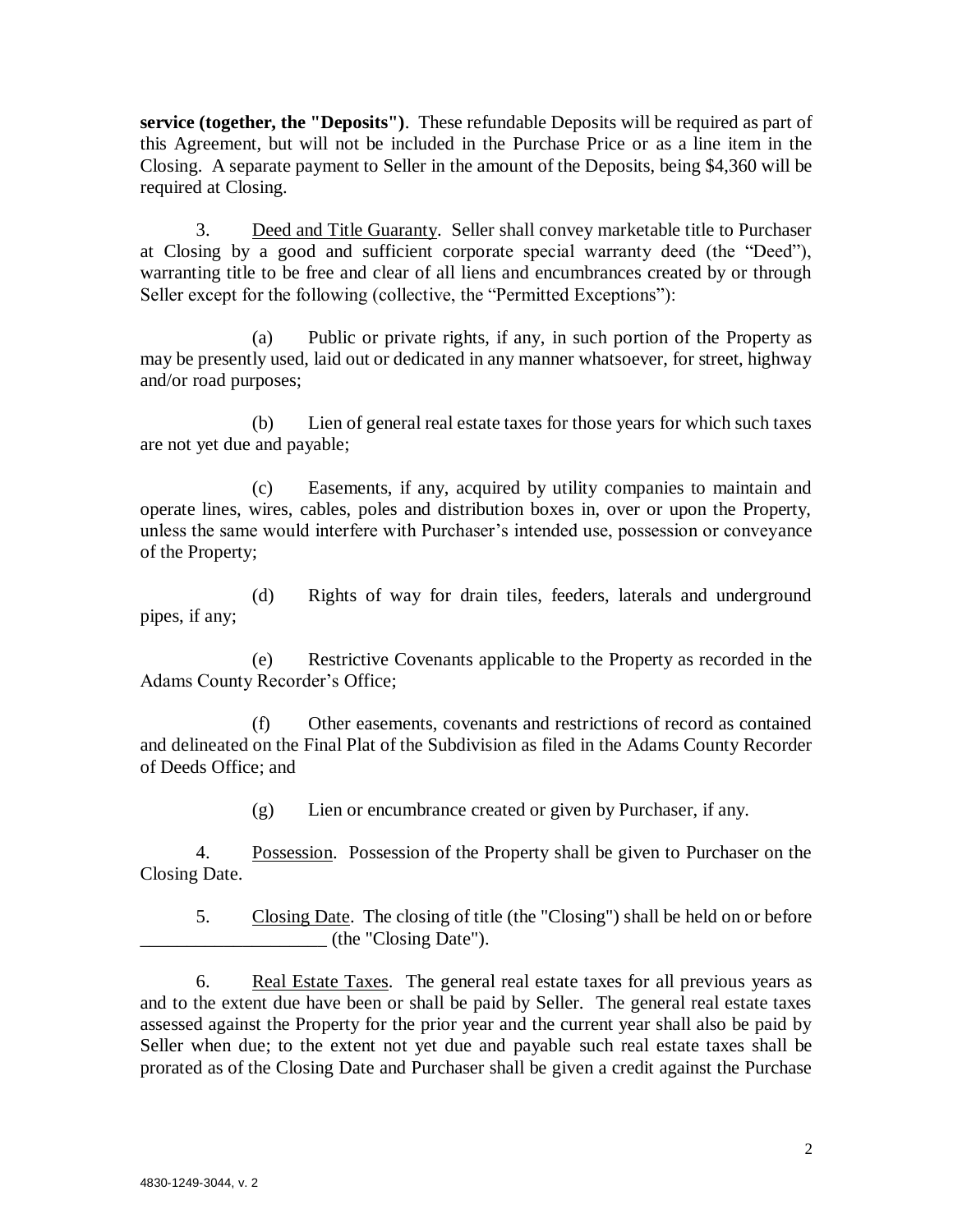Price for Seller's portion thereof. Purchaser shall then be responsible for paying such real estate taxes when due and for all real estate taxes thereafter assessed against the Property.

7. Limitation on Representations and Warranties. Except as otherwise provided herein, Seller makes no representations or warranties as to the Property or the physical condition thereof, and the same is sold by Seller and accepted by Purchaser "AS IS, WHERE IS".

8. Title Insurance. As evidence of merchantable title, Seller shall furnish to Purchaser at least fourteen (14) days prior to the Closing Date, a commitment from a title insurance company licensed to do business in Adams County, Illinois for an owner's title insurance policy in the amount of the Purchase Price (the "Title Insurance Commitment"). Seller shall cause such policy to be issued after the Property has been conveyed to Purchaser, free of all exceptions, subject only to the standard exceptions contained in such policies, the Permitted Exceptions set forth above, and such other title exceptions pertaining to liens or encumbrances of a definite or ascertainable amount which may be removed by Seller's payment of money at the time of Closing. If the Title Insurance Commitment discloses title defects other than those specified herein, Seller shall take reasonable measures to have the exceptions removed from the Title Insurance Commitment or to have the title insurer commit to insure against loss or damage that may be occasioned by such exceptions. If Seller fails to have the exceptions removed, or in the alternative, to obtain the Title Insurance Commitment specified above, Purchaser may terminate this Agreement or may elect, upon notice to Seller, to take title as it then is. If Purchaser does not make the election to take title as specified above, this Agreement shall become null and void without further action of the parties and Seller shall refund the Earnest Money to Purchaser.

9. Default. If this Agreement is breached or unable to be performed by Seller, then at Purchaser's option, after notice of such breach to Seller, Purchaser may (i) proceed to Closing, notwithstanding Seller's failure to perform all of Seller's obligations, without waiving any other remedies for Seller's non-performance or (ii) choose to have the Earnest Money returned to Purchaser and to terminate this Agreement without further liability. If this Agreement is breached or unable to be performed by Purchaser the Earnest Money shall be forfeited to Seller. The foregoing remedies are not intended to be exclusive, and the parties shall have the additional rights of all other lawful remedies, including the right to specific performance. In the event of any breach of this Agreement, the breaching party shall pay on demand the reasonable attorneys' fees and expenses incurred by the nonbreaching party as a result of such breach.

10. Expenses.

(a) Seller shall pay for the following expenses: expenses for preparation of this Agreement, premium and search fees for the Title Insurance Commitment and the owner's title insurance policy based thereon, expenses for remedial title work, if any, necessary to provide marketable title, expenses of preparation of the Deed, real estate transfer taxes, and Seller's own attorneys' fees.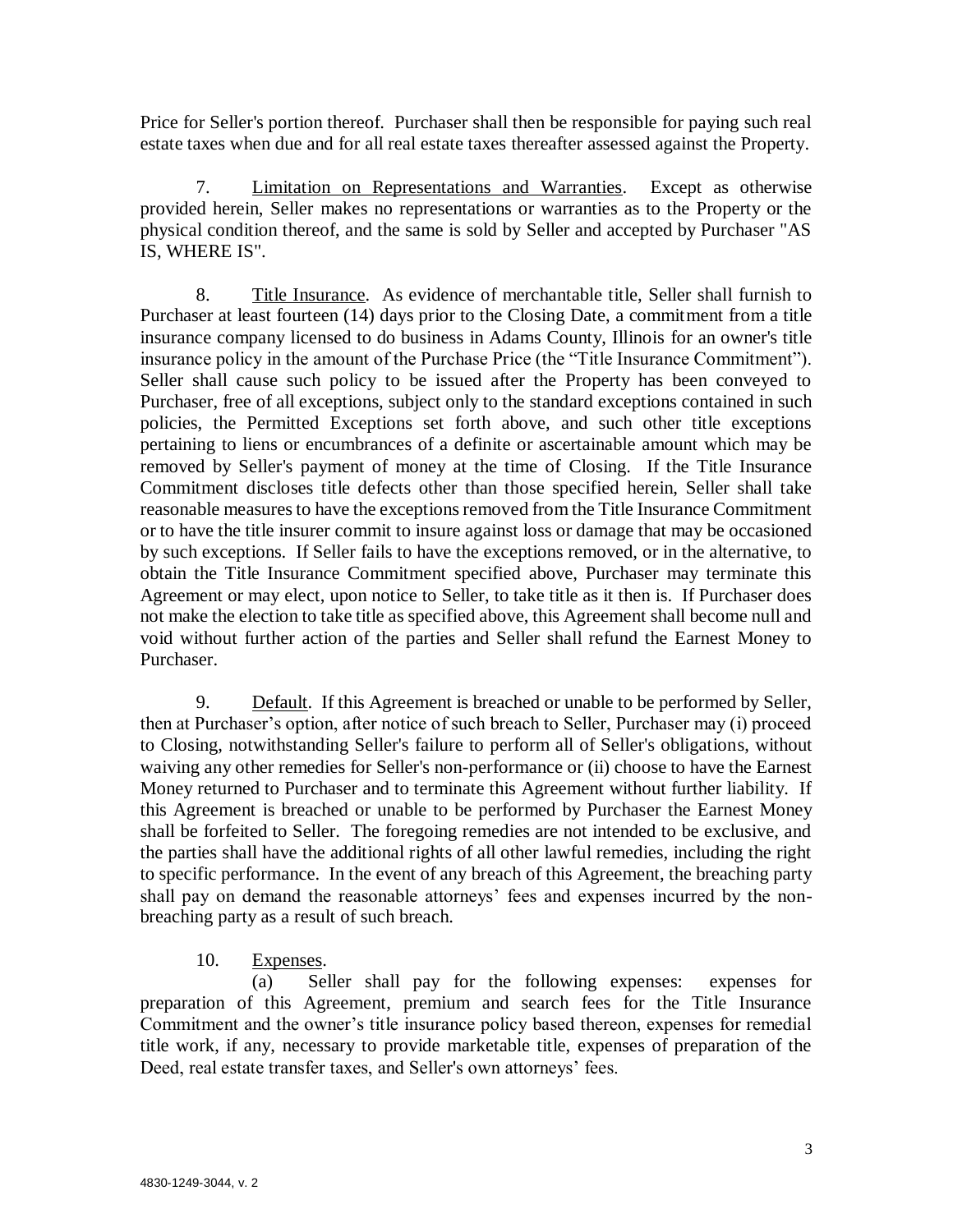(b) Purchaser shall pay for the following expenses: expenses for examination of Title Insurance Commitment, financing costs, if any, premium for a mortgagee's title insurance policy, if any, recording fees for the Deed and Purchaser's own attorneys' fees.

This paragraph shall not alter the obligation or expenses of the parties necessarily incurred in the performance of the various provisions of this Agreement.

11. Subdivision Approval. The Closing of the transaction contemplated herein is contingent upon Seller obtaining all necessary approvals for the Subdivision and upon the final plat for the Subdivision (the "Final Plat") being finalized and recorded in the Adams County Clerk/Recorder's Office.

12. Modification. No provision contained herein may be modified, amended or waived except by written agreement or consent signed by the party to be bound thereby.

13. Binding Effect. This Agreement shall be binding upon and shall inure to the benefit of the heirs, beneficiaries, personal representatives, successors and permitted assigns of the parties hereto.

14. Applicable Law. This Agreement shall be construed under the laws of the State of Illinois.

15. Notice. All notices, requests, demands and other communications permitted or required hereunder shall be in writing and either delivered in person or mailed by certified or registered mail, postage prepaid, return receipt requested, as applicable, to Purchaser or Seller, at the address set forth in the introductory paragraph of this Agreement or to such other address as either party may designate by such notice. Any such notice or communication, if given or made by prepaid, registered or certified mail, return receipt requested, shall be deemed to have been made when actually received, but not later than two (2) business days after the same was posted.

16. Severability. If any portion of this Agreement is held invalid, illegal or unenforceable, such determination shall not impair the enforceability of the remaining terms and provisions herein.

17. Time for Performance. Time is of the essence of this Agreement.

18. Waiver. No waiver of a breach or violation of any provision of this Agreement shall operate or be construed as a waiver of any subsequent breach or limit or restrict any right or remedy otherwise available.

19. Entire Agreement. This Agreement constitutes the entire agreement of the parties and supersedes any other prior agreements, oral or written, with respect to the subject matter contained herein.